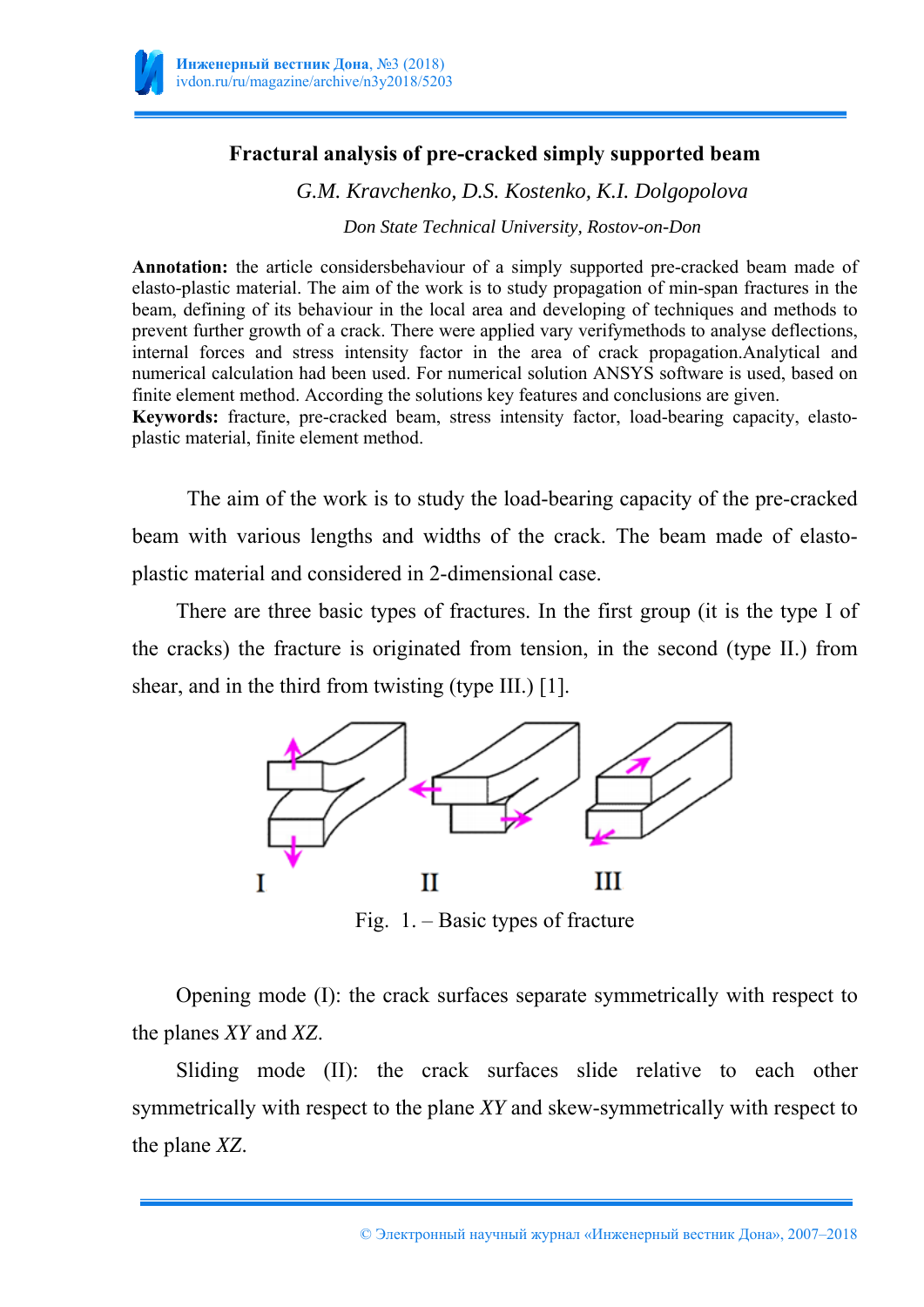

Tearing mode (III): the crack surfaces slide relative to each other skewsymmetrically with respect to both planes *XY* and *XZ*.

This study deals with only first group of fractures in a beam which cause by vertical load.

The geometry is made with SolidWorks. It was done for each case of the crack (size parameters as various lengths and widths ware varied) and after exported to ANSYS Workbench. The material properties and some parameters of the crack were defined with ANSYS Engineering data satellite. For each case of the input data stress intensity factor  $(K<sub>I</sub>)$ , deflections and stresses ware define for different geometry sizes and forms of the crack by ANSYS and also analytical solution [2,3].

For the analysis a 2D element model was built up with SolidWorks for each geometry case of the crack. The analysis was made in ANSYS.

The general parameters of the model show in table 1.

Table № 1

| Length of  | Height of | Thickness   | Depth of   | Distribution | Young's        |
|------------|-----------|-------------|------------|--------------|----------------|
| the beam   | the beam  | of the beam | the crack  | $load(q)$ ,  | module $(E)$ , |
| $(S)$ , mm | $W$ ), mm | $(B)$ , mm  | $(a)$ , mm | kPa          | GPa            |
| 6000       | 800       | 400         | 50.150     |              | 210            |

## The general parameters of the beam

The geometry was imported to ANSYS, there the boundary conditionals and load are applied according the Figure 2.



Fig. 2. – Principal scheme of the beam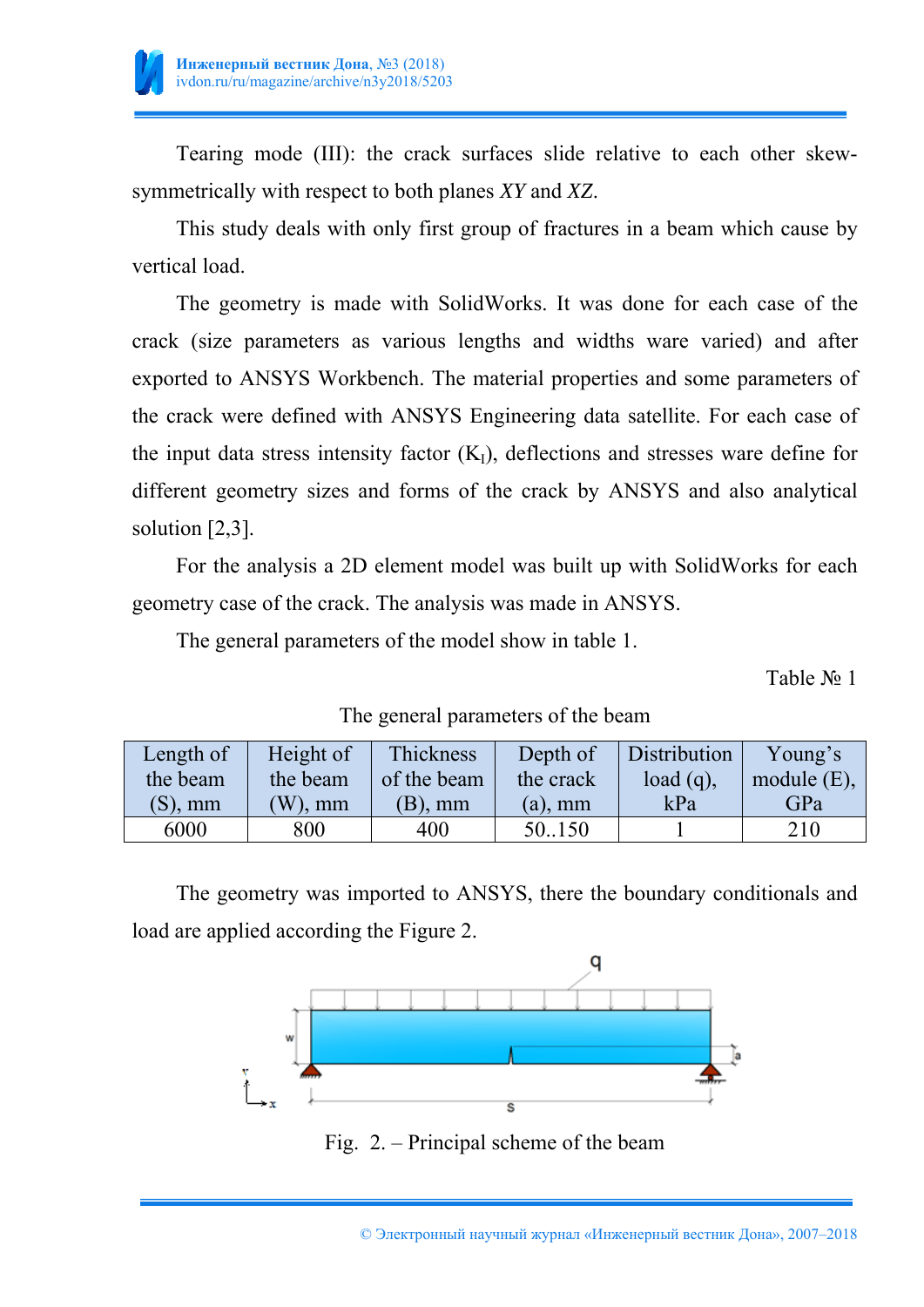

The next step is mesh generating of the model. In the area of crack we have to use smaller side sizes of the elements [4,5]. We shall define optimal size of finite elements. To solve this problem we start from elements with 40 mm side size and we will compare the values of deflection with the previous one each step.

Table № 2

Maximum vertical displacements in the mid-span of the beam

| Element size, | Deflection, | Difference,   |  |  |
|---------------|-------------|---------------|--|--|
| mm            | m           | $\frac{0}{0}$ |  |  |
| 40            | 0,0657      |               |  |  |
| 16            | 0,0658      | 0,24          |  |  |
|               | 0,0660      | 0,19          |  |  |
|               | 0,0660      | 0,06          |  |  |
|               | 0,0660      | $0{,}02$      |  |  |

in depending on elements size

As can be seen from the previous table, for those sizes of elements there is no significant difference between deflections of the beam.

Also, we have to check influence of the element size for another parameter of the analysis - Stress intensity factor [6]. This relation is shown in the table.

Table № 3

Relation between stress intensity factor and element sizes

| Element size,<br>mm | Stress intensity factor<br>$(KI)$ , MPa $\sqrt{mm}$ | Difference,<br>$\frac{0}{0}$ |  |  |
|---------------------|-----------------------------------------------------|------------------------------|--|--|
| 40                  | 1,5351                                              |                              |  |  |
| 16                  | 3,2552                                              | 52,84                        |  |  |
| 8                   | 4,9875                                              | 34,73                        |  |  |
|                     | 6,0267                                              | 17,24                        |  |  |
| 2                   | 6,7728                                              | 11.02                        |  |  |
|                     | 7,2167                                              | 6,15                         |  |  |
| () 5                | 7,4681                                              | 3,37                         |  |  |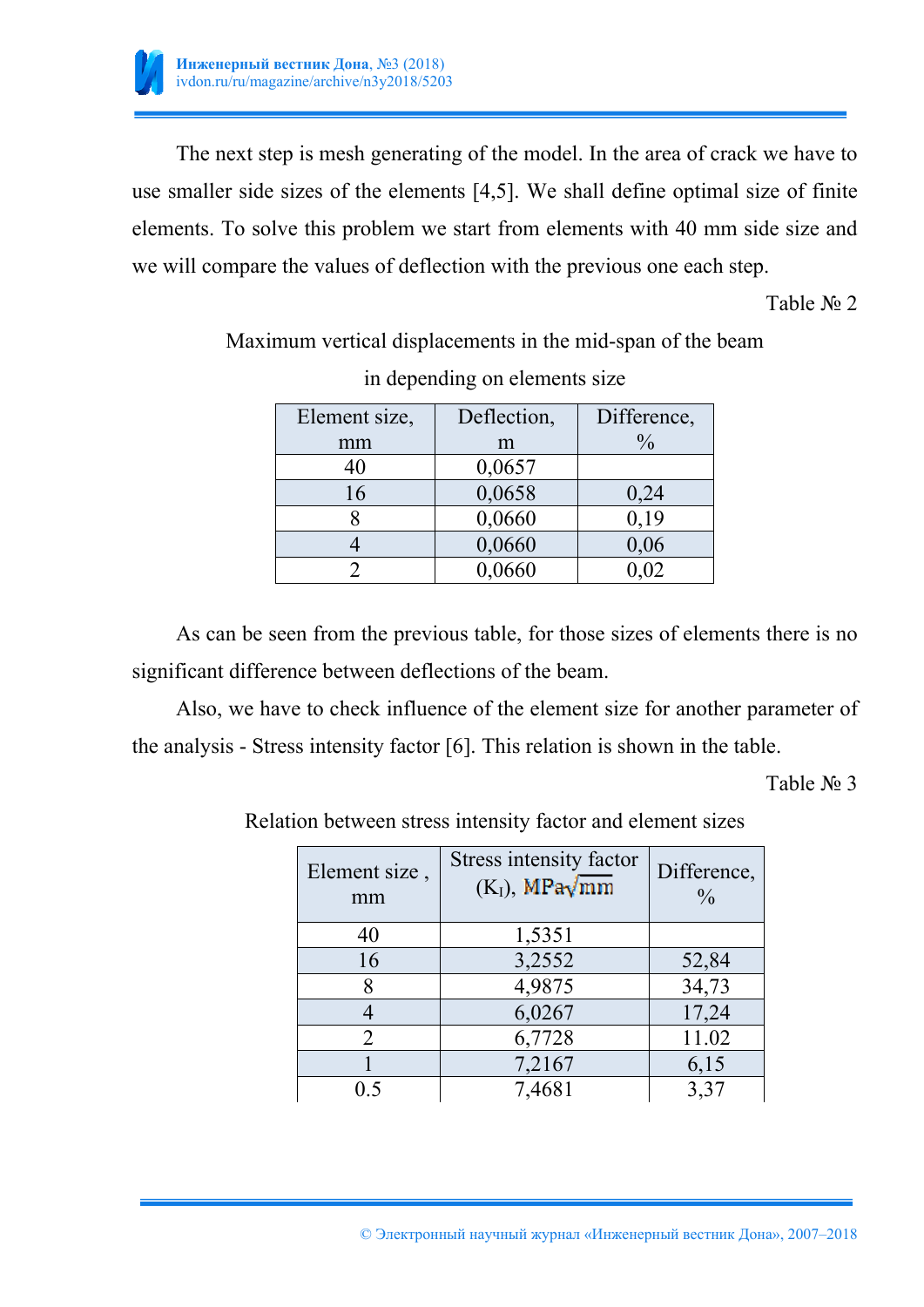

It can be seen, that the difference of the Stress intensity factor with 1 mm and 0,5 mm elements size less than 5%, which is acceptable. For the current numerical experiment we have to select element with 0,5 mm side size for the crack area.



Fig. 3. – Finite element model of the beam

The following figure demonstrates the beam with mid-span crack (depth of the crack is  $\alpha = 80$  mm), where the value of stress intensity factor is equal to 0,58065.This value is close to the result comes from analytical solution for the same input data. [7].



Fig. 4. – Stress intensity factor  $(K<sub>I</sub>)$ 

The shape of the crack is changed after applying the load. It can be seen from the figure 5.



© Электронный научный журнал «Инженерный вестник Дона», 2007–2018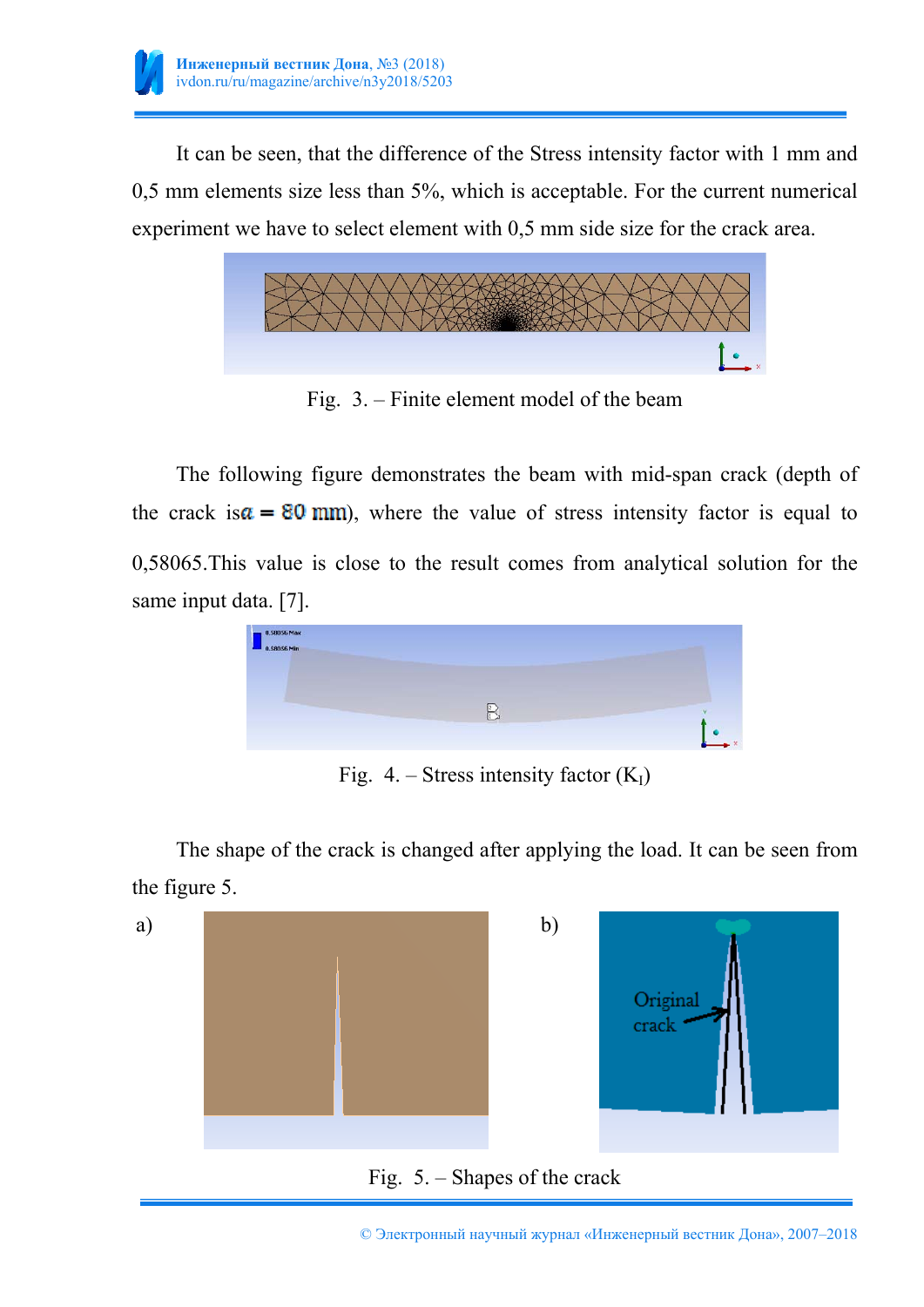

a) original shape; b) shape with crack opening displacement

Figure 6 presents distribution of the normal stress at the top of the crack. There are plastic and elastic material behaviors in this area.



Fig. 6. – Normal (horizontal) stress distribution at the top of crack

Numerical calculation results of the displacement of the beam for the different values of the crack length and constant value of its deep show in table 4.

Table № 4

| Deep of the | Length of the | Vertical         |
|-------------|---------------|------------------|
| crack, mm   | crack, mm     | displacement, mm |
| 150         |               | 18,47            |
| 150         |               | 18,48            |
| 150         | 5             | 18,47            |
| 150         | 6             | 18,46            |
| 150         |               | 18,46            |
| 150         | 8             | 18,46            |
| 150         | 10            | 18,48            |
| 150         | 15            | 18,47            |
| 150         | 20            | 18,46            |
| 150         | 25            | 18,48            |

Maximum values of deflection for different length of the mid-span crack

The next step of the research is analysis of the  $K<sub>I</sub>$  changing in depends on shape of the crack [8]. The new models have crack with rounded top and diameters of the rounding are 1 mm, 2 mm, 5 mm, and 10 mm. Geometry of the one of them is shown in Figure 7.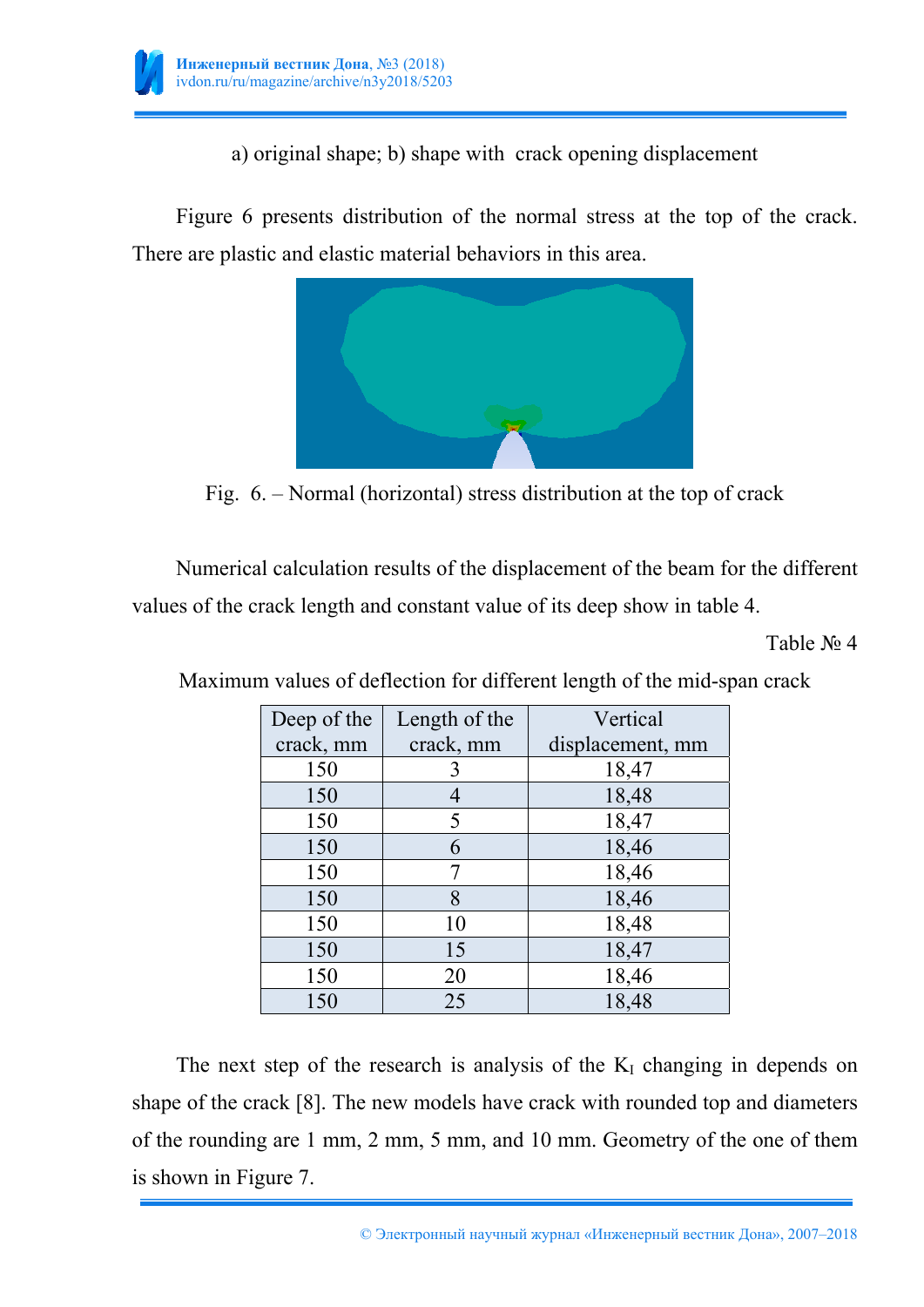

Fig. 7. – Geometry of the rounded crack with diameter 10 mm

These models of the beam were compared to the same one, but with sharp angle in the top of the crack (diameter of the rounding  $D = 0$  mm). The results are shown in the following table.

Table № 5

| Load,       | $P = 0$ mm  |                                 | $P = 1$ mm    |                                 | $P = 2$ mm. |                                | $D = 5$ rem. |                                 | $P = 10$ mm |                   |
|-------------|-------------|---------------------------------|---------------|---------------------------------|-------------|--------------------------------|--------------|---------------------------------|-------------|-------------------|
| <b>EN/m</b> | Def.,<br>mm | $K_{I}$<br>MPa <sub>x</sub> /mm | Def.,<br>$mm$ | $K_{I}$<br>MPa <sub>v</sub> /mm | Def.,<br>mm | $K_{I}$<br>MP <sub>Ly</sub> mm | Def.,<br>mm  | $K_{L}$<br>MPa <sub>v</sub> /mm | Def.,<br>mm | $K_{I}$<br>MPaymm |
| 8           | 22.06       | 2.787                           | 22,35         | 0.237                           | 22.37       | 0.070                          | 22,39        | 0.088                           | 22.47       | 0.058             |
| 16          | 44,12       | 5.573                           | 44,71         | 0.475                           | 44,75       | 0.139                          | 44,77        | 0.178                           | 44.95       | 0.116             |
| 24          | 66,18       | 8.360                           | 67,06         | 0.712                           | 67,12       | 0.209                          | 67,16        | 0.266                           | 67,42       | 0.175             |

Results for different geometry parameters of the crack



Fig. 8. – Plot of stress intensity factor values  $(K<sub>I</sub>)$ , depends on diameter of the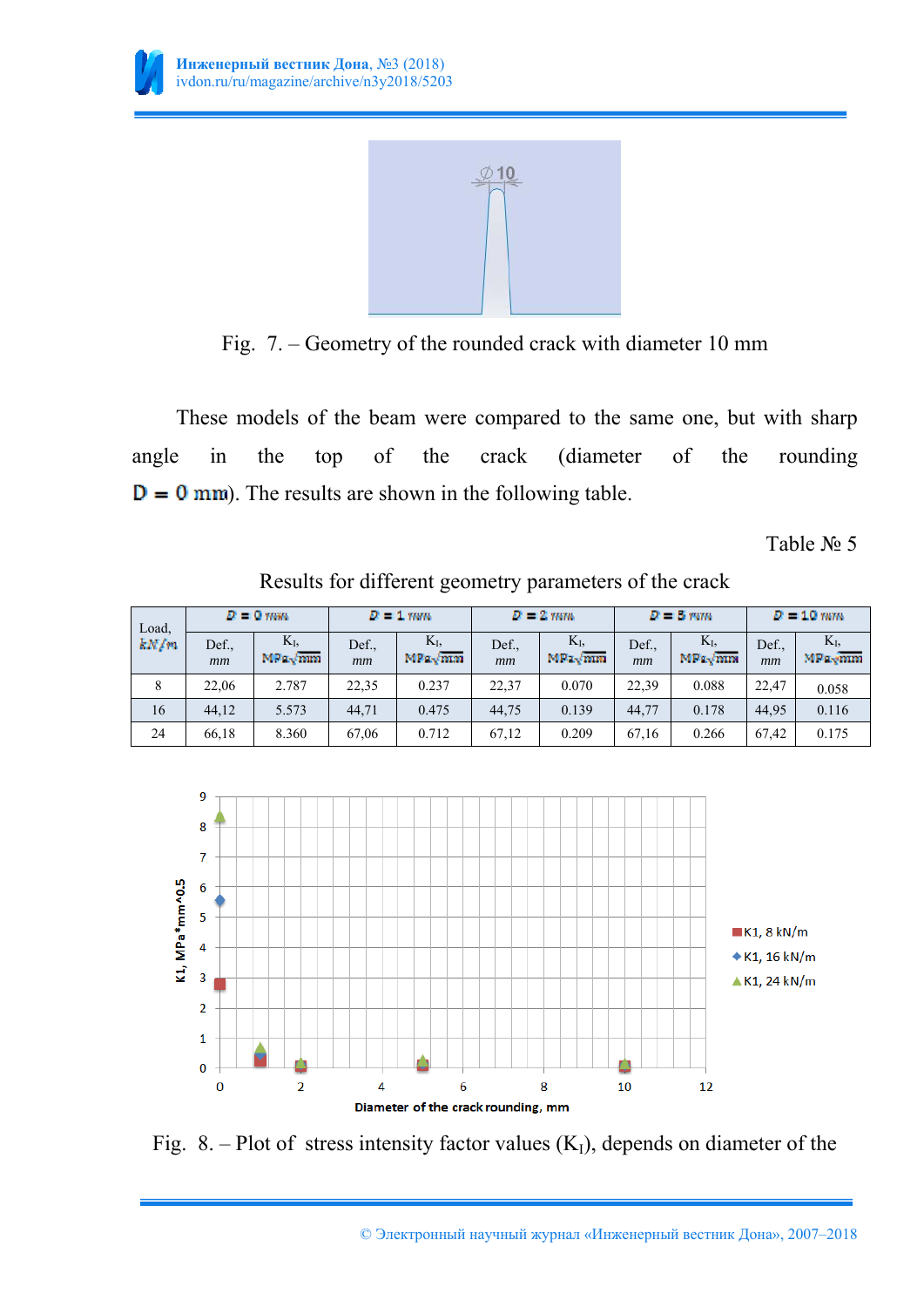

crack rounding and different values of the load

The plot (Fig. 8) shows the relation between stress intensity factor  $(K<sub>I</sub>)$ , diameter of the crack rounding and different values of the load.

This chart describes the relation between deflection of the beam, diameter of the crack rounding and different values of the load.



```
-Deflection, mm (q=8 kN/m) -Deflection, mm (q=16 kN/m) -Deflection, mm (q=24 kN/m)
```
# Fig. 9. – Relation between deflection of the beam, diameter of the crack rounding and different values of the load

As can be seen from the previous plots, the rounding in the top of crack may significantly decrease value of stresses,whereas the vertical displacements have almost the same values.

To verify numerical solution results we have to compare them with analytical solution results. Following formulas are used as analytical solution.

Let  $x = a/w$ . Where  $a$  – depth of the crack,  $w$  – height of the beam.

Stress Intensity Factor (K<sub>I</sub>) can be obtain as  $K_I = \sigma \sqrt{\pi a} Y$  [2],

where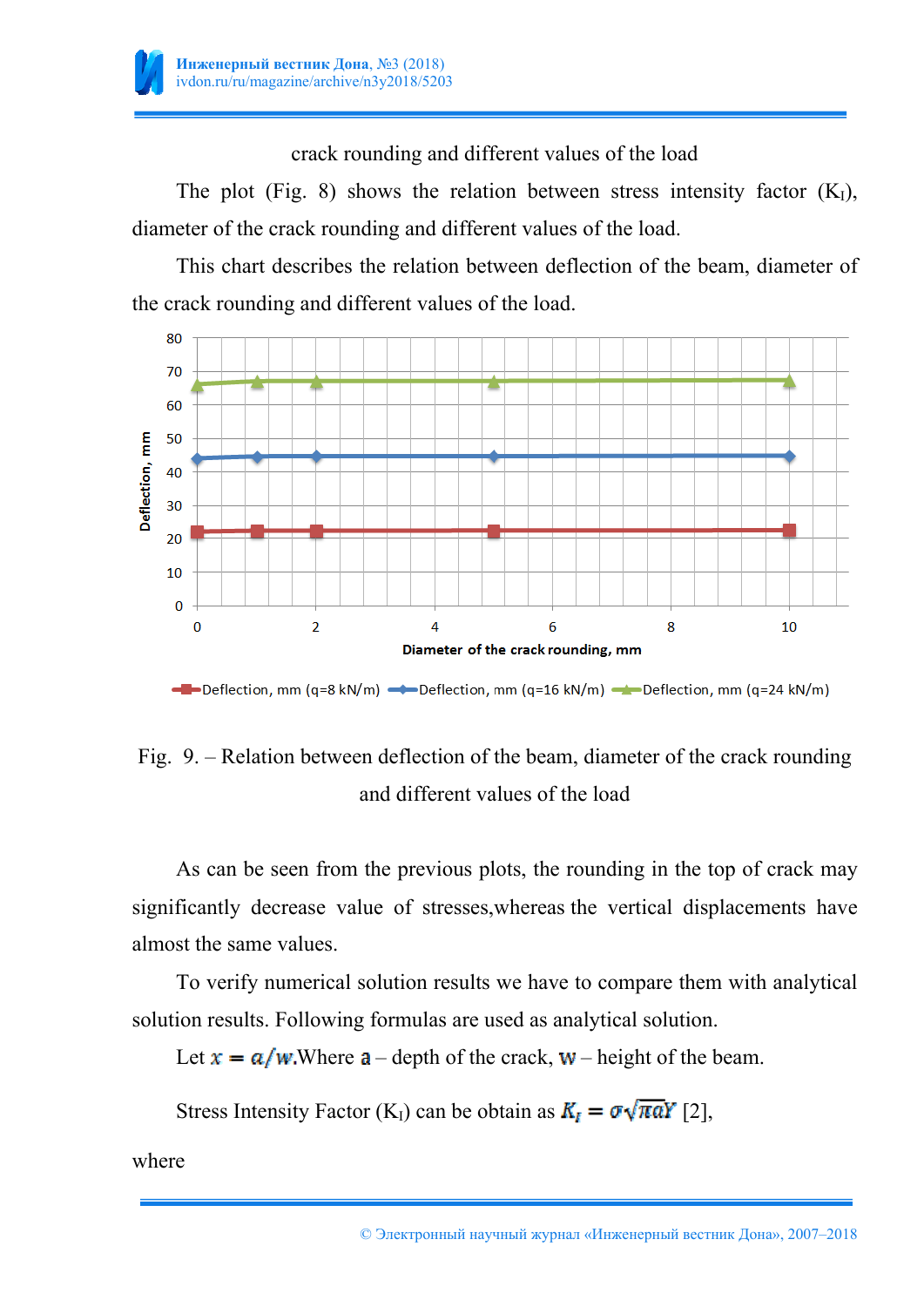

$$
Y = \left(\frac{3}{\sqrt{\pi w}}\right) \left[ \frac{1,99 - x(1-x)(2,15 - 3,93x + 2,7x^2)}{2(1+2x)(1-x)^{3/2}} \right]
$$

To calculate deflection of the beam we use the formula

$$
V_L = \frac{P}{g^t \cdot B} \left(\frac{S}{w - \alpha}\right)^2 [1, 193 - 1, 98 \alpha/w + 4, 478 (\alpha/w)^2 - 4, 443 (\alpha/w)^3 + 1, 739 (\alpha/w)^4].
$$

In case of the crack depth  $a = 80$  mm, stress intensity factor  $K_I = 0.5806$ .

Table № 6

| Depth of<br>the crack,<br>mm | $K_I$<br>MPa√mm | Deflection,<br>mm | Depth of<br>the crack,<br>mm | $K_{I}$<br>$MPa\sqrt{mm}$ | Deflection,<br>mm |
|------------------------------|-----------------|-------------------|------------------------------|---------------------------|-------------------|
| 50                           | 0,3489          | 19,85             | 110                          | 0,7485                    | 21,48             |
| 60                           | 0,4392          | 20,06             | 120                          | 0,7948                    | 21,86             |
| 70                           | 0,5165          | 20,29             | 130                          | 0,8384                    | 22,26             |
| 80                           | 0,5831          | 20,55             | 140                          | 0,8799                    | 22,70             |
| 90                           | 0,6443          | 20,83             | 150                          | 0,9198                    | 23,18             |
| 100                          | 0,6986          | 21,14             |                              |                           |                   |

### Analytical results for the deflection of the beam

Table № 7

Analytical results of stress intensity factor for different depth of the crack

| Depth of the<br>crack, mm | Analytical solution |                   |                         | <b>ANSYS</b>      |                            |                                |  |
|---------------------------|---------------------|-------------------|-------------------------|-------------------|----------------------------|--------------------------------|--|
|                           | $K_I$<br>MPaymm     | Deflection,<br>mm | $K_I$<br>$MPa\sqrt{mm}$ | Deflection,<br>mm | Difference<br>in $K_I$ , % | Difference in<br>deflection, % |  |
| 50                        | 0.3489              | 1.985             | 0.3510                  | 1.989             | 0.6                        | 0.2                            |  |
| 80                        | 0.5841              | 2.055             | 0.5806                  | 2.058             | 0.6                        | 0.2                            |  |
| 120                       | 0.7948              | 2.186             | 0.8002                  | 2.191             | 0.7                        | 0.2                            |  |
| 180                       | 1.0340              | 2.483             | 1.0409                  | 2.491             | 0.7                        | 0.3                            |  |

The table 7 is performed comparing analytical solution results and ANSYS results for stress intensity factor and deflection of the beam. It is clear from the data, that differences between two ways of analysis no more than 0,7%.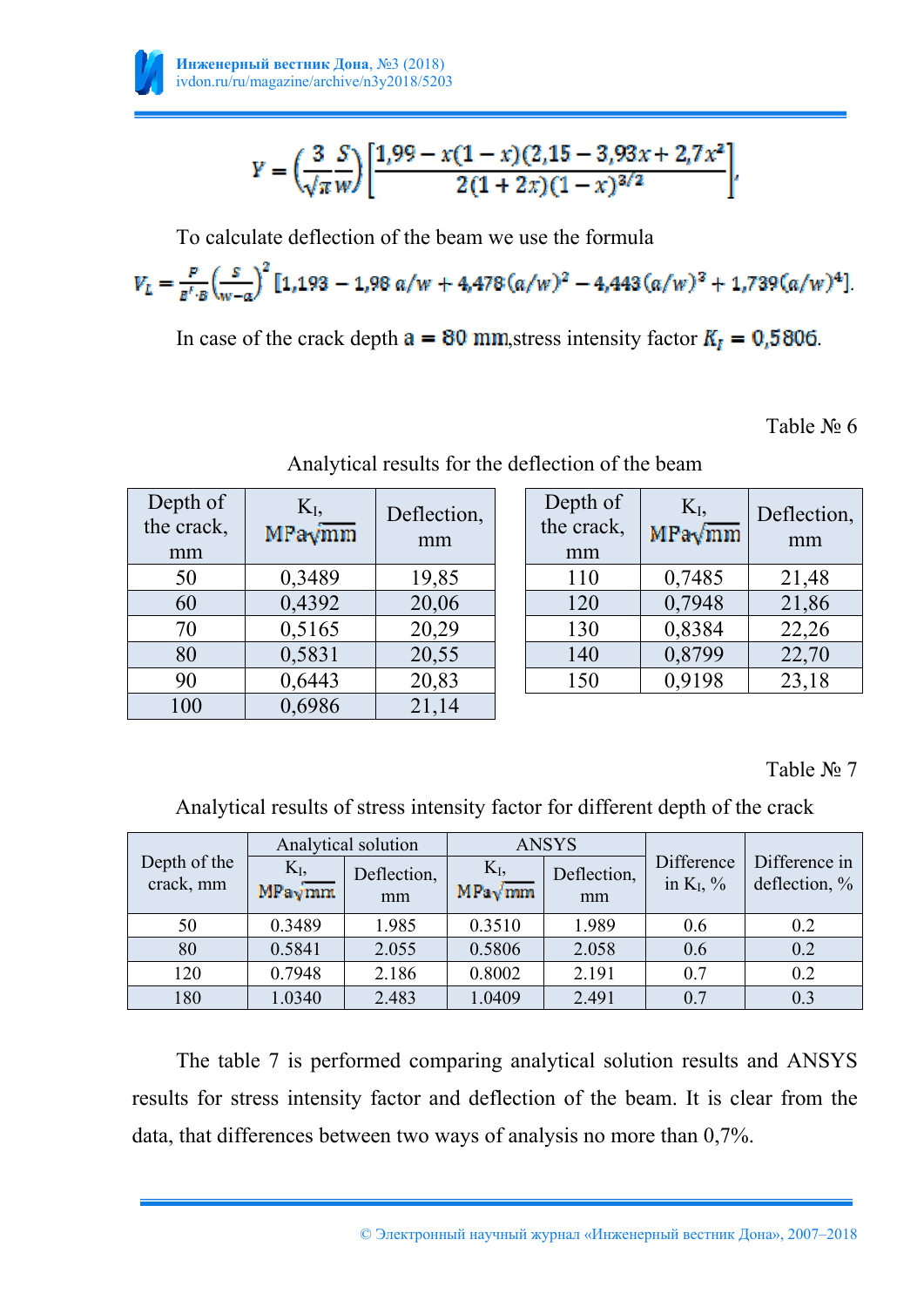

The following plots illustrate relations between stress Intensity factor (Figure 11) and deflections (Figure 12) of the beam and  $\frac{a}{w}$  ratio.



Fig. 11. – Variation of Stress Intensity Factor  $(K<sub>I</sub>)$  with depth of the crack



Fig. 12. – Variation of deflection with depth of the crack

The results of the analysis of the pre-cracked beam under different values of load are listed in Figure 13.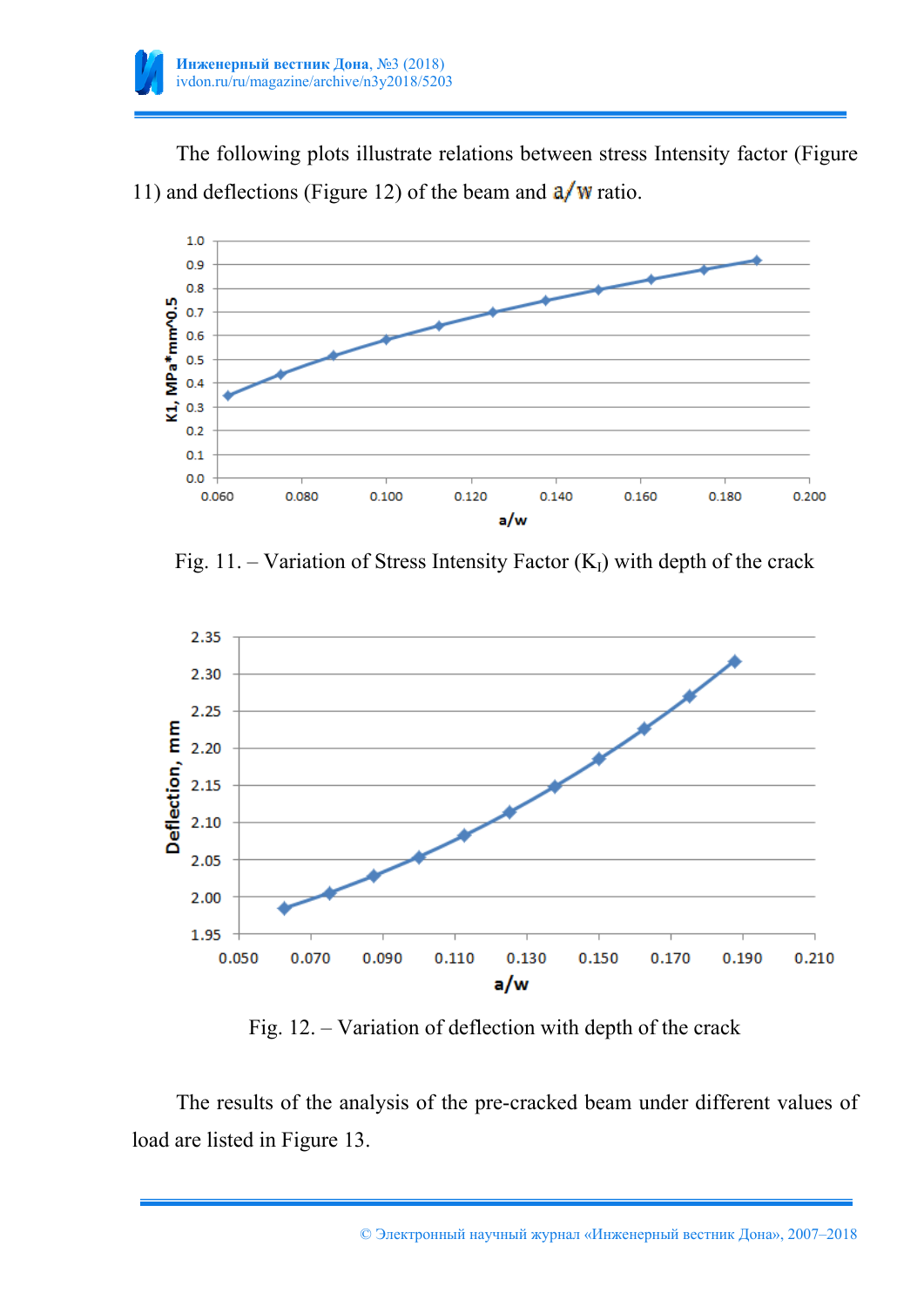

Fig. 13. – Plot of stress intensity factor vs. crack depth of the beam

According to the results, the relationship between the stress intensity factor at the crack tip and the crack height is plotted under different loading levels (5 kPa, 10 kPa, 20 kPa), which indicates that the stress intensity factor of the crack tip in the plain concrete beam increase sharply along with the rising of load and crack height (Figure 13).

According the results it can be obtained that the most important role for the load-bearing capacity of the beam plays deep of the crack and shape of its tip. In the case of rounded tip the value of the stresses may be significantly decreased. However, the width of the crack does not cause changing of stress strain state of the beam. It means that the drilling a hole in the top of the crack with diameters 1-5 mm can decrease stresses in the area of crack and prevent its further growth.

#### **References**

1. E.N. Peresypkin, V.P. Pochinok, V.S. Shevtsov, S.V. Shevtsov. Impact of Concrete Type on Crack Resistance of Reinforced Concrete Constructions. European researcher. International Multidisciplinary Journal, 2012, N 5-2 (21), pp. 622-625.